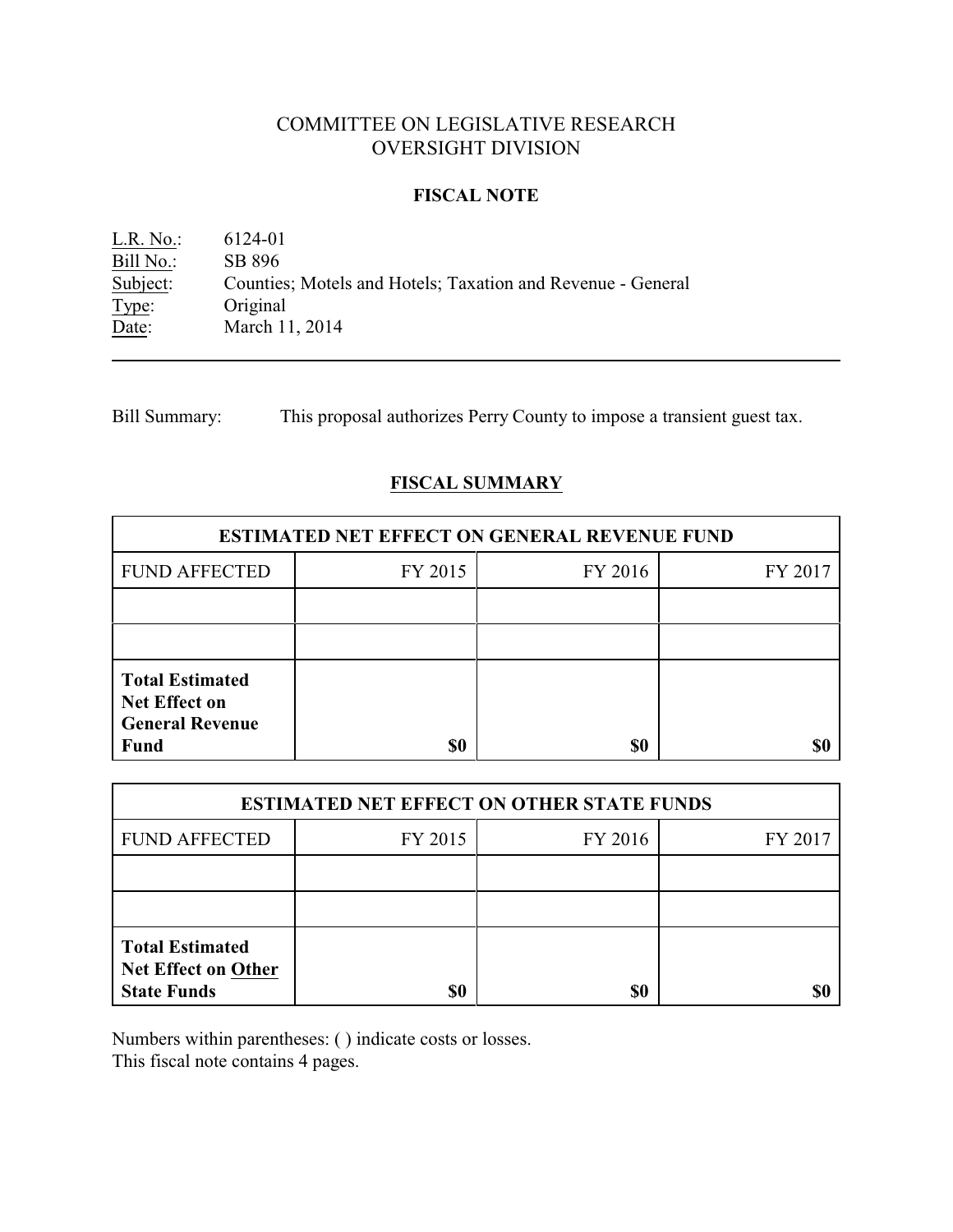L.R. No. 6124-01 Bill No. SB 896 Page 2 of 4 March 11, 2014

| <b>ESTIMATED NET EFFECT ON FEDERAL FUNDS</b> |         |         |         |  |
|----------------------------------------------|---------|---------|---------|--|
| <b>FUND AFFECTED</b>                         | FY 2015 | FY 2016 | FY 2017 |  |
|                                              |         |         |         |  |
|                                              |         |         |         |  |
| <b>Total Estimated</b><br>Net Effect on All  |         |         |         |  |
| <b>Federal Funds</b>                         | \$0     | \$0     |         |  |

| <b>ESTIMATED NET EFFECT ON FULL TIME EQUIVALENT (FTE)</b>    |         |         |         |  |
|--------------------------------------------------------------|---------|---------|---------|--|
| <b>FUND AFFECTED</b>                                         | FY 2015 | FY 2016 | FY 2017 |  |
|                                                              |         |         |         |  |
|                                                              |         |         |         |  |
| <b>Total Estimated</b><br><b>Net Effect on</b><br><b>FTE</b> |         |         |         |  |

 $\Box$  Estimated Total Net Effect on All funds expected to exceed \$100,000 savings or (cost).

 $\Box$  Estimated Net Effect on General Revenue Fund expected to exceed \$100,000 (cost).

| <b>ESTIMATED NET EFFECT ON LOCAL FUNDS</b> |         |         |       |  |
|--------------------------------------------|---------|---------|-------|--|
| FUND AFFECTED                              | FY 2015 | FY 2016 | FY 20 |  |
| Local Government                           | \$0     | \$0     | \$0   |  |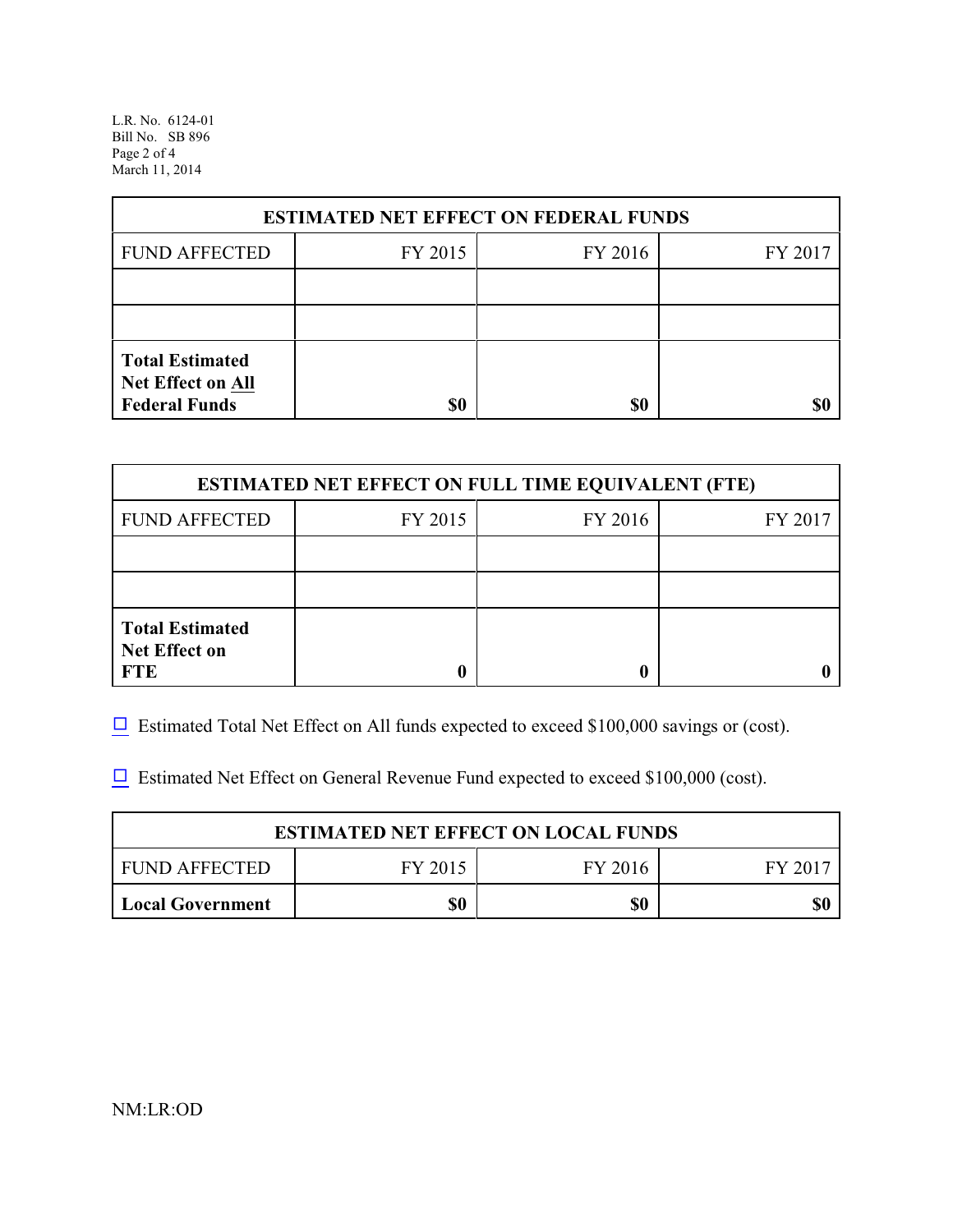L.R. No. 6124-01 Bill No. SB 896 Page 3 of 4 March 11, 2014

### **FISCAL ANALYSIS**

## ASSUMPTION

Officials at the **Department of Economic Development's Division of Tourism**, the **State Tax Commission** and the **Department of Revenue** each assume no fiscal impact to their respective agencies from this proposal.

In response to similar legislation, HB 1909, officials at the **Office of the Secretary of State** assumed no fiscal impact from this proposal.

Officials at the **City of Perryville** assume no fiscal impact from this proposal.

**Oversight** assumes this proposal is permissive in nature and would have no local fiscal impact without action by the governing body of Perry County and approval by the majority of voters. Oversight will reflect a \$0 impact to Local Political Subdivisions.

Officials at Perry County did not respond to **Oversight's** request for fiscal impact.

| FISCAL IMPACT - State Government | FY 2015<br>$(10 \text{ Mo.})$ | FY 2016                       | FY 2017                       |
|----------------------------------|-------------------------------|-------------------------------|-------------------------------|
|                                  | $\underline{\underline{\$0}}$ | $\underline{\underline{\$0}}$ | $\underline{\underline{\$0}}$ |
| FISCAL IMPACT - Local Government | FY 2015<br>$(10 \text{ Mo.})$ | FY 2016                       | FY 2017                       |
|                                  | <u>\$0</u>                    | <u>\$0</u>                    | <u>\$0</u>                    |

# FISCAL IMPACT - Small Business

No direct fiscal impact to small businesses would be expected as a result of this proposal.